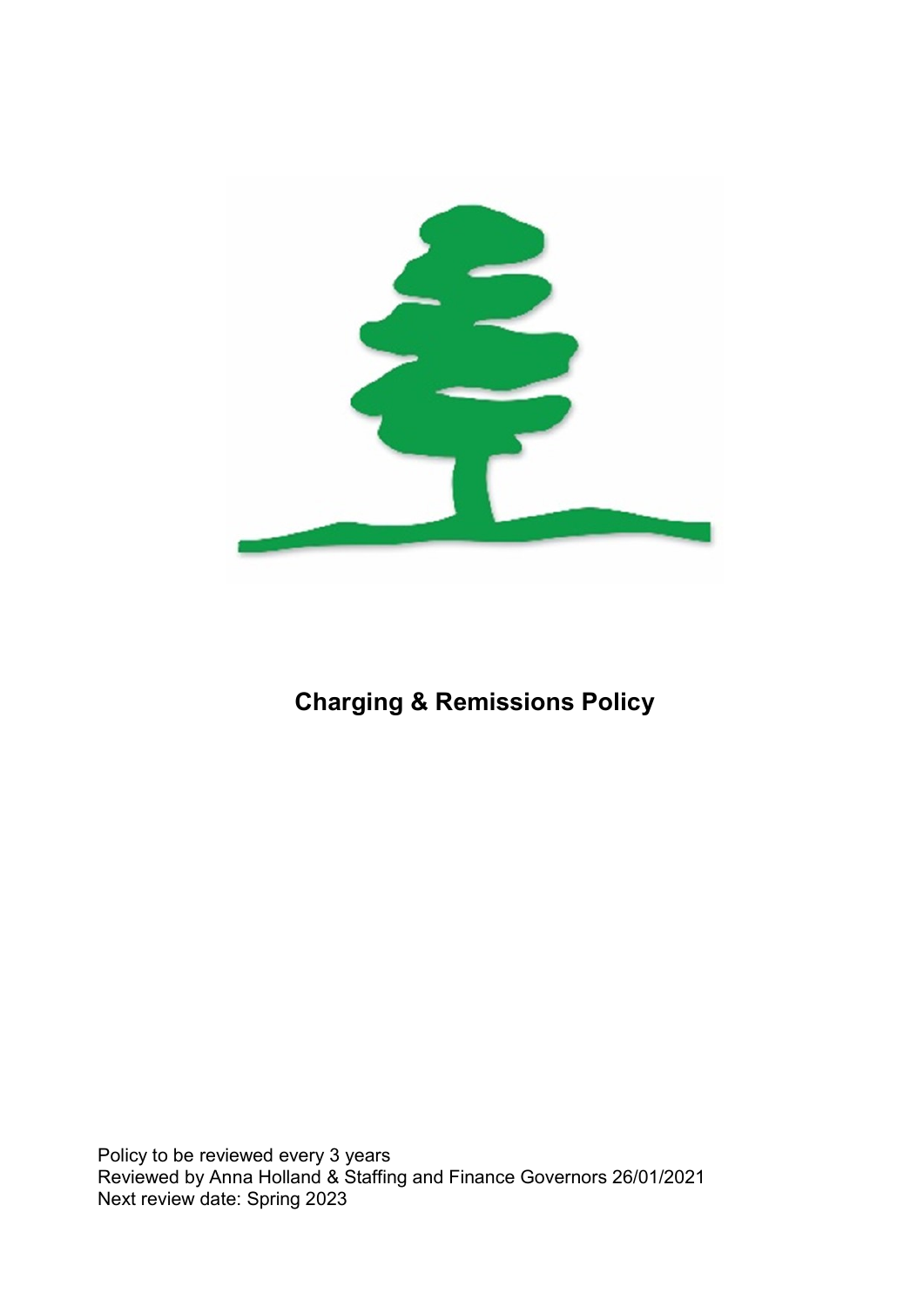## St Bartholomew's Charging & Remissions Policy

This policy conforms with government and local authority guidelines and will be subject to review when required by the governing body.

The Governors support the ideals of additional opportunities for curriculum enrichment for enrichment made in the form of education visits. Charging for visits will be in line with policy. The costs of such visits will be kept at a reasonable level to cover, equally, each child's share of those costs.

# The school and governing body will not charge for:

- An admission application to any state funded school paragraph 1.9 (n) of the 'School Admissions Code 2012' rules out requests for financial contribution as any part of the admissions process;
- Education provided during school hours ( including the supply of any materials, books, instruments or other equipment);
- Education provided outside school hours if it is part of the national curriculum, or part of a syllabus for a prescribed public examination that the pupil is being prepared for at the school, or part of religious education;
- Instrument or vocal tuition, for pupils learning individually or in groups, unless this is not part of the curriculum i.e at the request of the pupil's parent;
- Supply teachers to cover for those teachers who are absent from school accompanying pupils on a residential trip
- Transport provided in connection with an educational trip (e.g. swimming)

# The school and governing body will charge for:

- Any materials, books, instruments or equipment, where the child's parent wishes him/her to own them;

- Optional Extras – see below

Charges can be made for some activities that are known as 'optional extras'. Where an optional extra is being provided, a charge can be made for providing materials, books, instruments, or equipment. Optional extras are :

- Education provided outside of school time that is not:
- a) Part of the national curriculum
- b) Part of religious education

- Transport ( other than transport that is required to take the pupil to school or to other premises where the local authority/governing body have arranged for the pupil to be provided with education )

Policy to be reviewed every 3 years Reviewed by Anna Holland & Staffing and Finance Governors 26/01/2021 Next review date: Spring 2023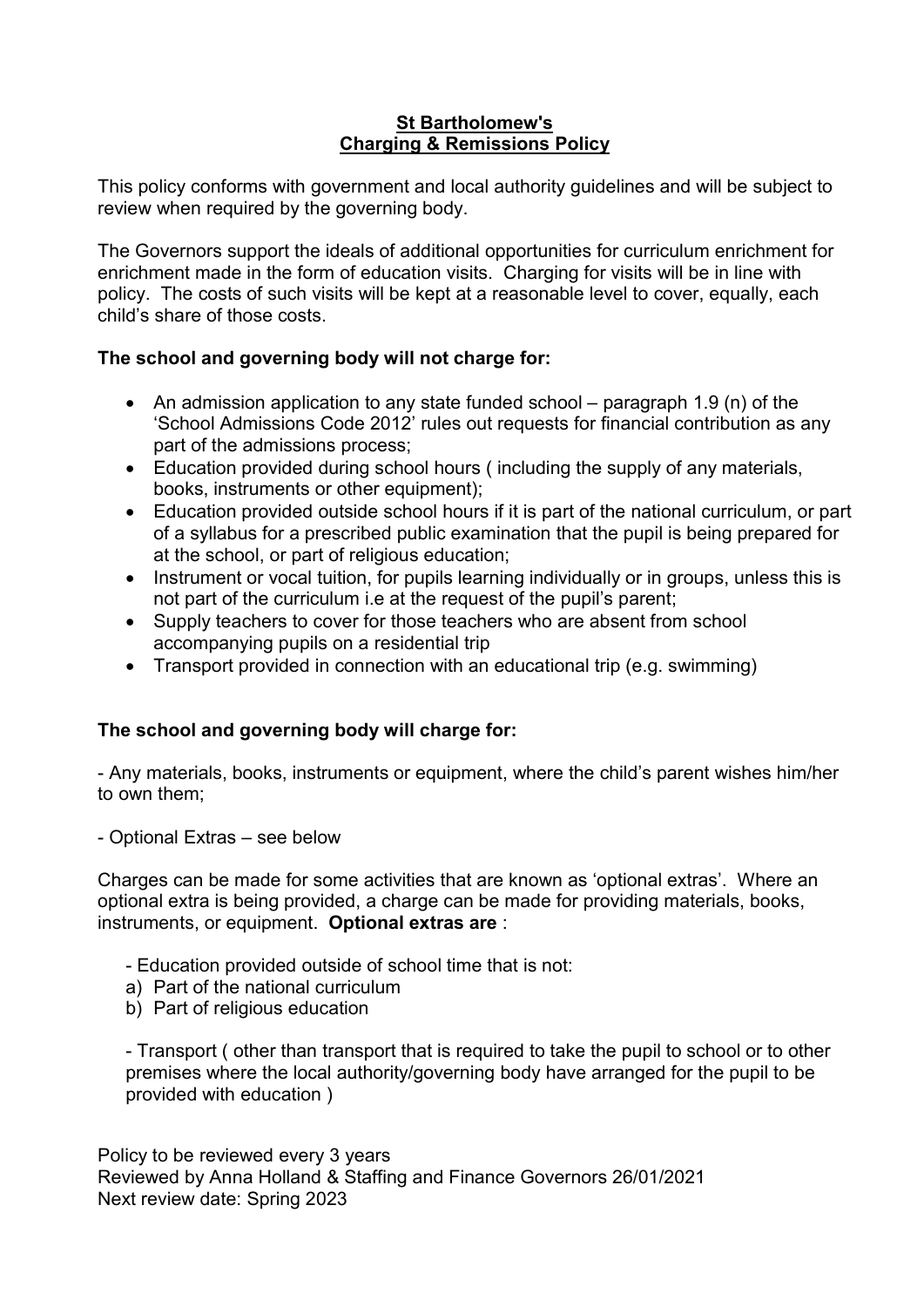- Board and lodging for a pupil on a residential visit

- Extended day services offered to pupils ( for example breakfast club, after-school clubs, tea and supervised homework sessions )

In calculating the cost of optional extras an amount may be included in relation to:

- Any materials, books, instruments, or equipment provided in connection with the optional extra;

- The cost of buildings and accommodation

- Non-teaching staff

- Teaching staff engaged under contracts for services purely to provide an optional extra, this includes supply teachers engaged specifically to provide the optional extra, and

- The cost, or an appropriate proportion of the costs, for teaching staff employed to provide tuition in playing a musical instrument, or vocal tuition, where the tuition is an optional extra.

Any charge made in respect of individual pupils must not exceed the actual cost of providing the optional extra activity, divided equally by the number of pupils participating. It must not therefore include an element of subsidy for any other pupils wishing to participate in the activity who parents are unwilling or unable to pay the full charge.

#### - Music and Vocal Tuition

Charges may be made for vocal or instrumental tuition provided either individually or to groups of any size, provided that the tuition is provided at the request of the pupil's parent. Charges may not exceed the cost of the provision, including the cost of the staff who provide the tuition.

#### - Residential Activities

Parents will be charged for board and lodging on residential trips deemed to take place during school time. However, pupils whose parents/carers are in receipt of Free School Meals may not be charged for board and lodging costs.

- Voluntary Contributions are sought by the school to support the following:

Enrichment Opportunities for the Group taking place wholly or mainly in school time.

Policy to be reviewed every 3 years Reviewed by Anna Holland & Staffing and Finance Governors 26/01/2021 Next review date: Spring 2023